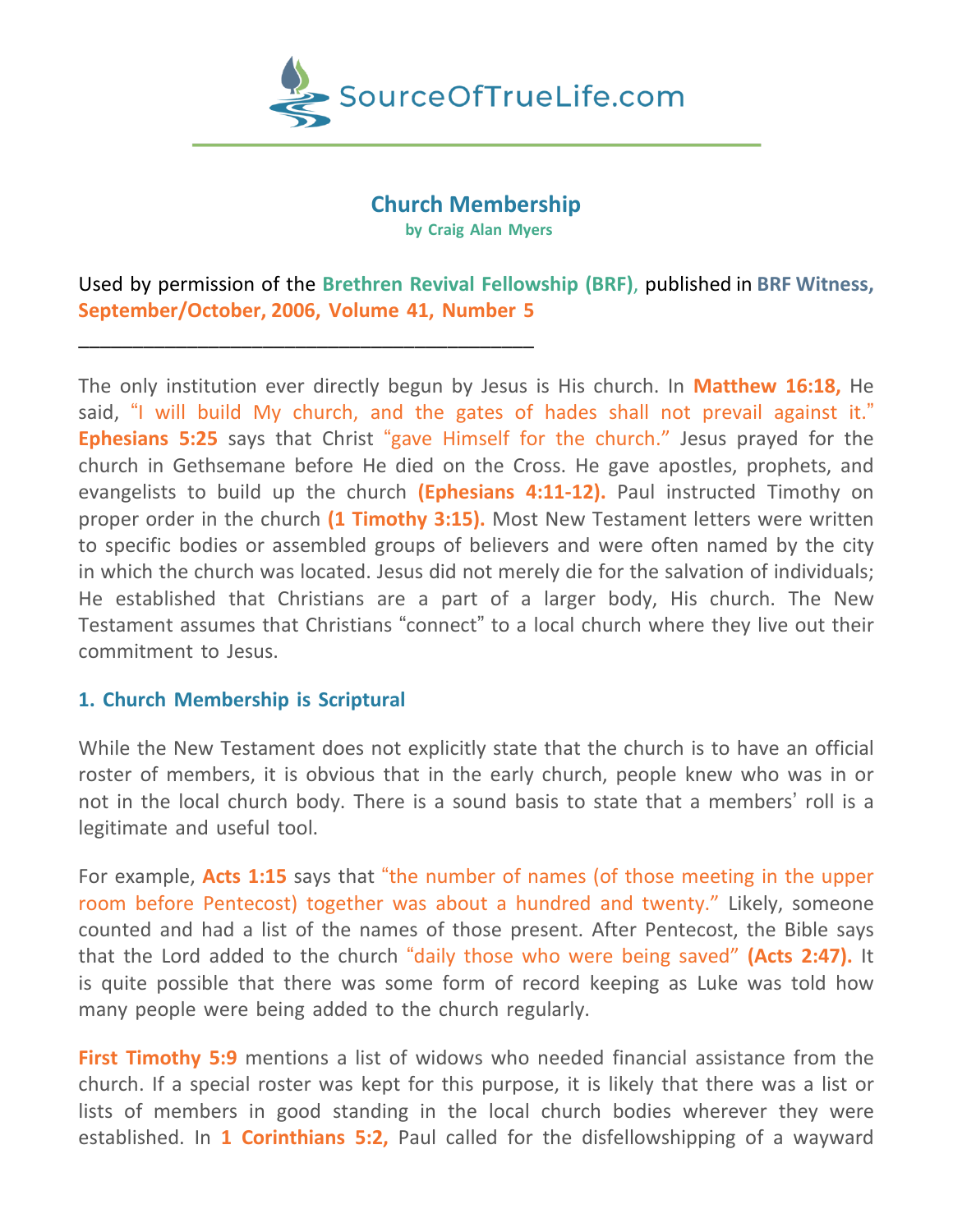member of the Corinthian church, after that member refused to respond to lesser forms of correction. Formally excluding a member presupposes formally including him. If membership lists were unknown, it would have been difficult to practice church discipline, as no one would know for sure who was in good standing and who was not.

Finally, **1 Corinthians 14:40** says, "Let all things be done decently and in order." A members list helps maintain church order and prevents confusion. The real purpose of identifiable membership is to supply an effective means through which the organized body of Christians can fulfill its responsibilities in the Great Commission.

# **2. Essential Requirements for Church Membership**

The conditions for membership in the local body of believers must reflect the truths of Scripture and our willingness to abide by them. Those conditions are:

- 1. Awareness of having been born again **(John 3:3).** The primary requirement is that we have experienced the new birth **(Acts 2:37-41; Romans 10:9-10);**
- 2. An obligation to be obedient to God's Word with baptism and participation in the ordinances set forth in the New Testament **(Acts 8: 29-39; 1 Corinthians 11:2-34);**
- 3. Evidence of new life in Christ and spiritual growth **(2 Corinthians 5: 17; Galatians 5:22);**
- 4. Willingness to serve in the local church, using the gifts given by the Holy Spirit **(1 Corinthians 12);**
- 5. Commitment to the church's doctrinal positions **(2 Timothy 1:13-14).** One should join a local fellowship primarily out of agreement with its teachings, rather than enthusiasm for its programs or love of its building.

## **3. The meaning of local church membership**

What does it mean to be a member of a local church? It means you have made a commitment **(Romans 12:1).** We are no longer conformed to this world's directives, but instead we take our orders from Heaven itself. When we join the local church, we state publicly that we are taking up the banner of Jesus Christ as expressed through His local congregation. We are saying:

"I am here—in this local body."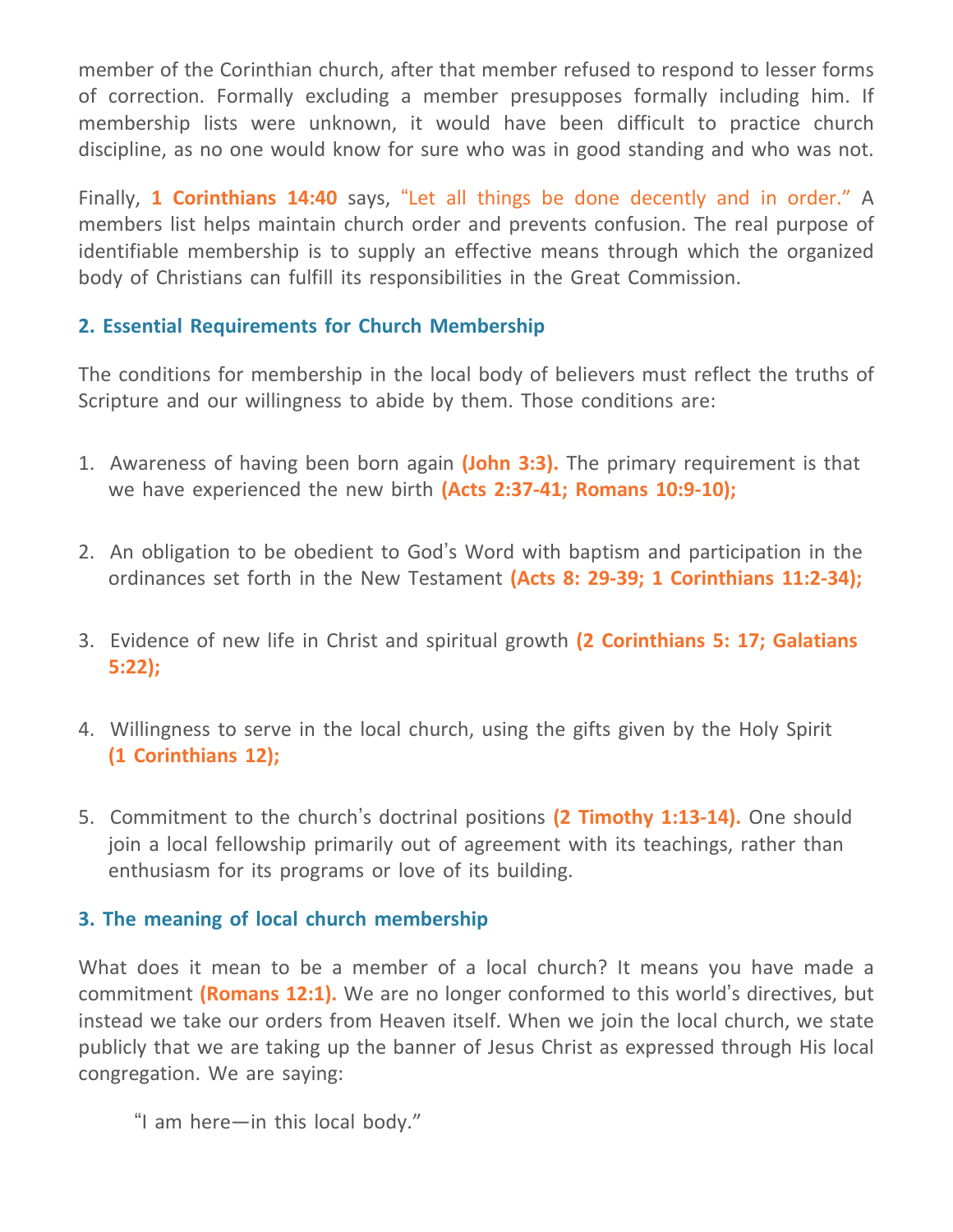"I will be here—to worship and to serve in this local body."

"I will serve—gladly when called upon in this local body."

"I will pray—that Jesus Christ will be glorified in this local body."

"I will give—of my time, talents, and possessions to build up this local body."

We are also saying, when we join a local expression of the church, "I agree."

"I agree—in the doctrinal or confessional stands of this congregation."

"I agree—in the practices of this local congregation."

"I agree—in the essential program of this local congregation."

To join a local church means that you are making yourself accountable to other believers in a formal way. For example, in **Acts 5,** Ananias and Sapphira had converted to Christ and joined the local congregation in Jerusalem. They made certain commitments, but then decided that those commitments to were too costly to uphold. So then, they broke their faith with the church, lied to the congregation and God, and as a result were accountable to the church leadership.

We are accountable to the church body of which we are members. Elmer Towns, writing on church growth and leadership, says that people "don't do what others expect, but what others inspect." In other words, apart from biblical accountability, Christians are likely to grow lax in their work and testimony.

Members of the church are also responsible to every other member of the church. When you associate with the local church, you are asking for help in keeping true to your baptismal vows, and you are pledging your support in helping others stay faithful as well. Mark Dever points out in Nine Marks of a Healthy Church, "By identifying ourselves with a particular church, we let the pastors and other members of that local church know that we intend to be committed in attendance, giving, prayer, and service. We increase others' expectations of us in these areas, and we make it known that we are the responsibility of this local church. We assure the church of our commitment to Christ in serving with them, and we call for their commitment to serve us in love and to encourage us in our discipleship." Every believer in Christ should become an integral part of a local organized group of believers and make a firm commitment to it.

Being a part of the local church means you have publicly identified with a local expression of the universal church of Jesus Christ. The members may be known by their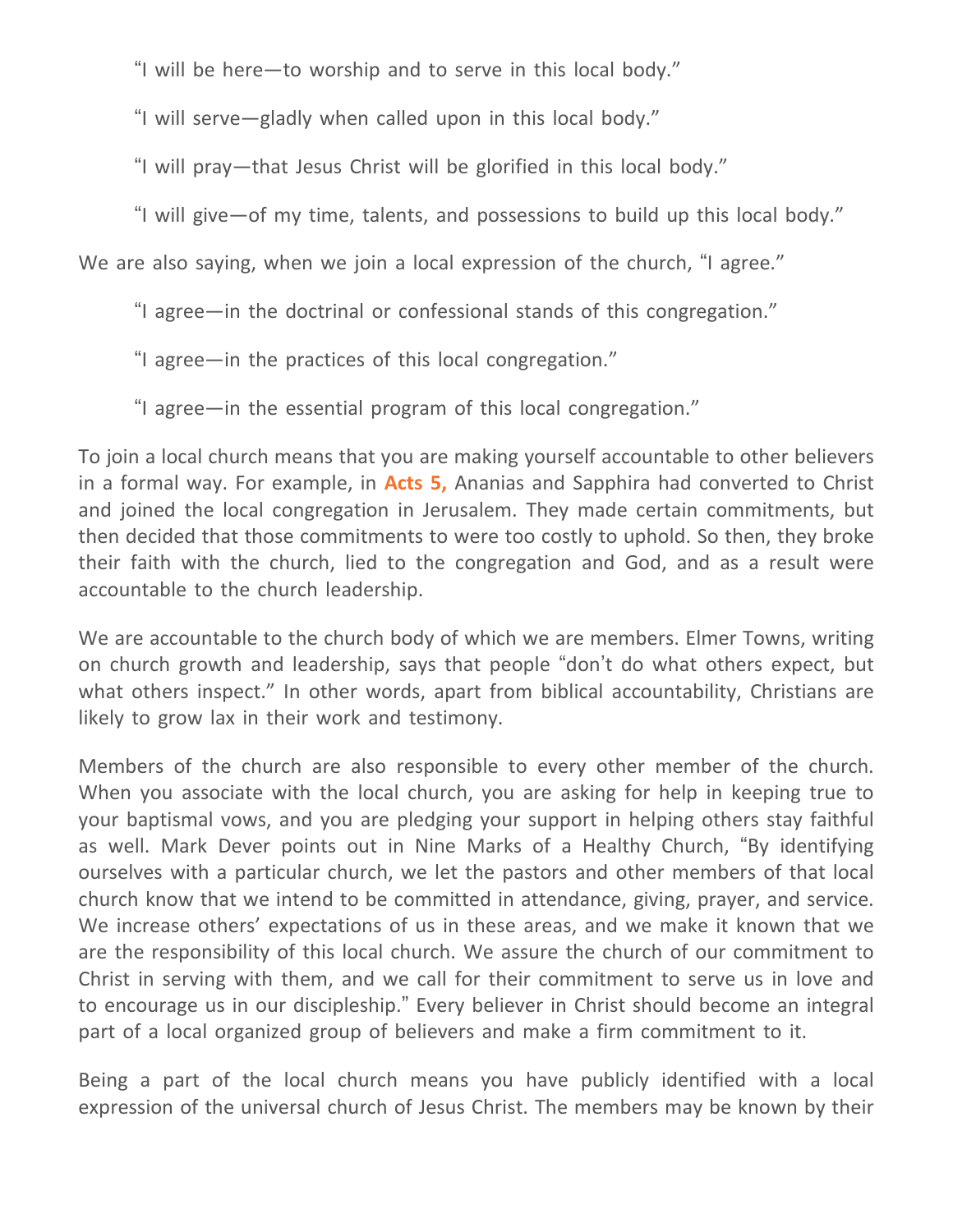church, and the church can be known by its members. You are not merely "floating" from one body to another, but are known as a part of a definite local church body.

### **4. The Benefits of Local Church Membership**

The church, when operating biblically, serves spiritual food through the preaching and teaching of the Word of God. There are inherent limitations to studying the Bible on one's own. For example, one may focus on one book or portion almost exclusively. However, in the local church, the Bible comes alive as it is taught and studied in context. Ministers and Sunday School teachers ideally point out the original occasion and theme of the Scriptures they are teaching, and then apply that Scripture to today's living.

A person may receive great benefit from listening to recorded sermons; some may greatly enjoy videos of their favorite Bible teachers or Christian music groups; certainly printed messages and books are valuable. However, the difference between these avenues of learning and regularly gathering with the church for worship and instruction is the very presence of the Holy Spirit. The Word of God, taught in the fellowship, allows more opportunity for false views to be exposed, and to honor sound perspectives. The Bible is then applied to real-life situations, as real people bring the Scriptures to bear on the issues that confront us from day-to-day, whether in parenting, workplaces, relationships with others, or basic Christian living.

The church affords its members spiritual fellowship and support. God never intended that His people be hermits. The early church in **Acts 2** continued in fellowship. Participation in the local church brings growth in our maturity as believers. We share our experiences of living the Christian faith, helping others to draw on our own struggles and to find victory over the world, the flesh, and the devil. We have opportunities to give-—to give of our time in developing our spiritual gifts; to give of our material goods as God takes our portion and multiplies it in gifts to many others; to give of ourselves which helps us look beyond our own mere concerns to the needs of others.

The great sequoia trees of California are some of the largest living things on earth. Yet, one seldom sees a sequoia standing by itself. Scientists tell us that the sequoia has a relatively shallow root system and that if storms come, a single tree can be felled easily. Nevertheless, a grove of sequoia trees intertwines their roots together, and that provides support for each other in the face of the storms. It is a marvelous picture of the importance of the church as its members support, uphold, and encourage one another.

We further have the need of regular confession and reconciliation with others **(James 5:16).** Sometimes the confession is that of our own weakness; sometimes it is the confession that God does help His people. We have occasion to "confess our trespasses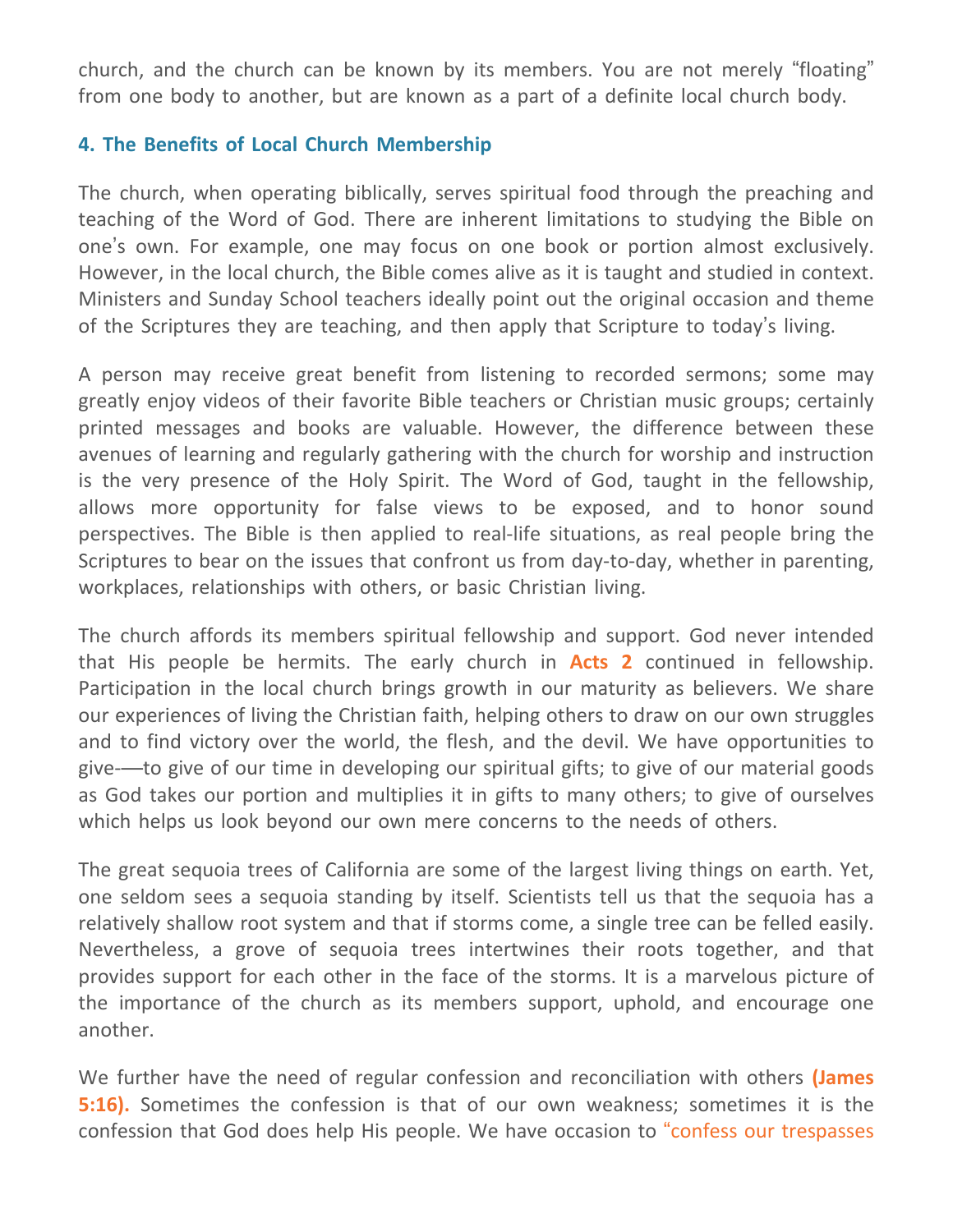to one another." We also have the benefit of forgiving one another, as Christ has forgiven us. David Hoke writes, "God puts us together with a variety of people. He puts us with people we like and people we like less. He puts us together with people who fit our comfort zone and people who do not. We need them and they need us."

The local church supplies the primary arena for spiritual service and exercise **(1 Timothy 4:7).** That service involves evangelism. We find the church as a solid base from which to take the Gospel of grace into the world around us. We tell the Good News, we bring the unsaved in with us, they trust Christ, and then are baptized in obedience to Christ's command.

That service involves teaching and learning. Gifted teachers instruct others, who then reproduce that sound teaching to others, from generation to generation. Not all are teachers, but all are disciples, and can learn more of God's Word and how to apply it.

That service involves spiritual gifts **(1 Corinthians 12).** Every Christian receives at least one of the eighteen listed spiritual gifts. He or she then has the duty to develop that gift and use it to build up the church and to glorify God. Sometimes it is not the most prominent of responsibilities; yet even the assisting of those who are engaging in active ministry is important. We sometimes hear of Christian workers who are "burned out" in their service. A major reason for the problem is that there is plenty of work to do in every congregation, but there are relatively few who take up the call to service. Strong local congregations have not become strong by having their members depending on someone else to do the labor. Will you not encourage someone in your church by saying "yes" when asked to fulfill a particular ministry?

Some are content to be mere spectators, but it is the foolish person who merely "sits around" when there are opportunities abounding to do great things for the Lord's sake. Someone has compared the church to a college or professional football game: 75,000 people who desperately need exercise, watching 22 men in desperate need of rest. That is not the New Testament picture of the church.

Rather, we read of an energetic body of faithful believers who are engaged in regular ministry to one another and to the world. They proclaimed the Gospel together, they taught believers together, they worshiped together as often as they could possibly do so.

Another benefit of local church membership is that the church protects and guides its members. God has determined that elders and deacons are to lead the church, and they are given responsibility to direct and aid the overall ministry of the church in this present age. We find their qualifications listed in **1 Timothy 3:1-13.** Men of sufficient godly character are to be called forth and put to work for the benefit of the body of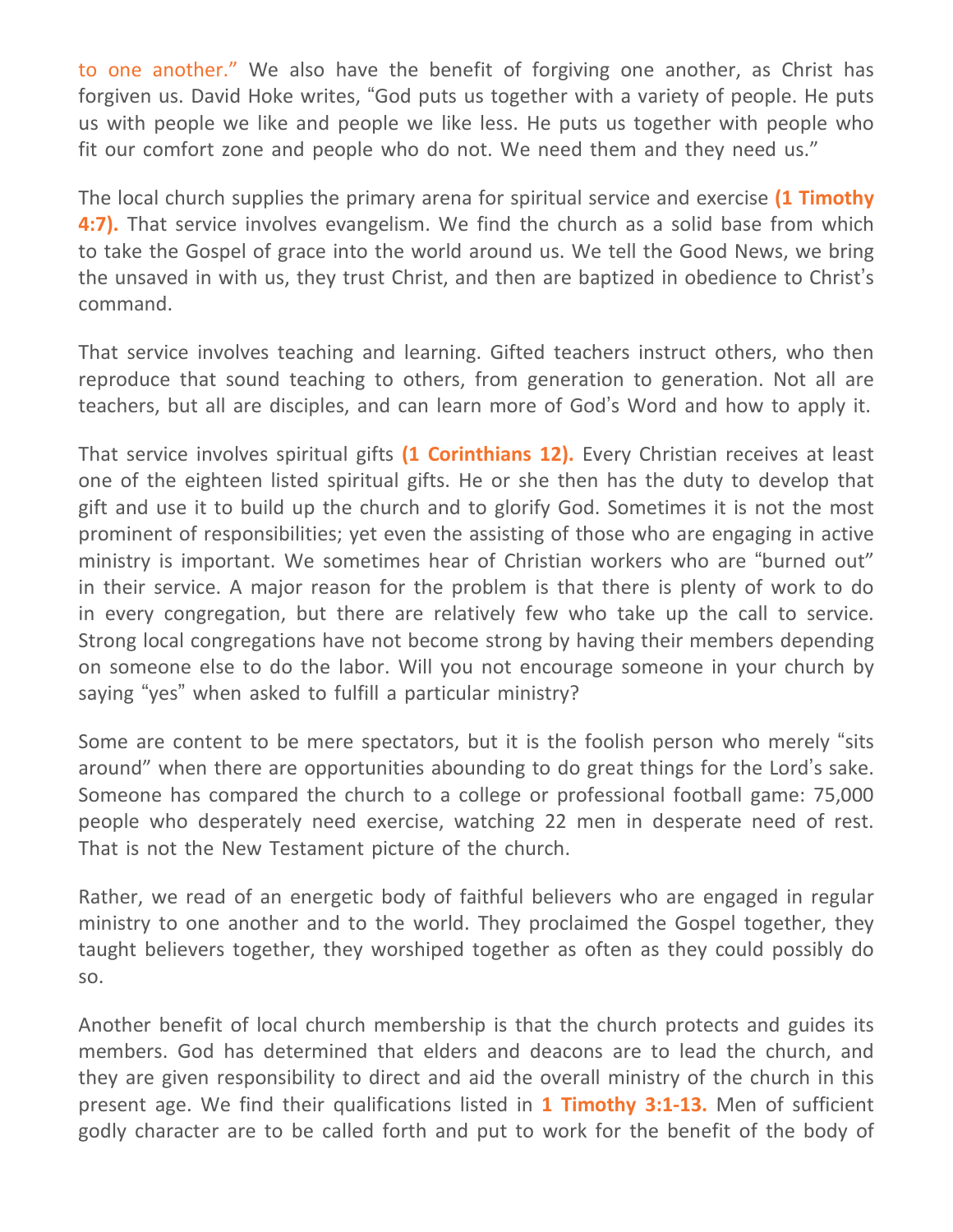Christ here on earth. These leaders of the church are to watch over the flock of God so that Christians will be built up and increasingly avoid sinful living.

The church also protects its members through the teaching and preaching of Bible truth. We find that the faithful church upholds the Word of God, realizing that the Word has power to instruct us in the deep things of God, keeping us from sin, and challenging us to practical obedience.

The church also benefits its members in bestowing a sense of ownership and identification with a local church body. The church is your church, for you are the church. We know a bit of where our boundaries lie as distinctive Christians when we say, "I am a member of the The Church of the Brethren." When one identifies himself as a member of a particular body of Christians, it provides a shorthand means of distilling one's essential beliefs and practices.

## **5. The Importance of Active Participation in the Local Church**

Our faithfulness and consistency in participating in church and worshipping God in fellowship with other believers is important—possibly more important than we fully understand. To assemble ourselves together with the Lord's people at established meetings for worship (unless we are ill):

- 1. *Displays* a warm heart for the Lord and a love for Christ (Revelation 2:4; 3:20);
- 2. *Honors* the apostolic example and command of God's Word **(Acts 2: 41-47; Hebrews 10:25);**
- 3. *Grants* blessing and help for the coming days;
- 4. *Sustains* fellow believers with blessings and help they receive from our use of spiritual gifts and mutual ministry **(1 Thessalonians 5:14; Hebrews10:24);**
- 5. *Pleases* the Holy Spirit who indwells each true Christian individually, and the church as a whole;
- 6. *Encourages* the ministers who proclaim the Word of God to assembly **(Hebrews 13:7);**
- 7. Positively *influences* others to use their gifts and encourages others to be faithful, active, and self-sacrificing **(2 Corinthians 3:2-3);**
- 8. *Offers* a strong testimony to the unsaved, who may note the consistency of our profession and practice;
- 9. *Demonstrates* that we have a vision for the future of our congregation;
- 10. *Prevents* backsliding and apostasy **(Hebrews 10:19-39);**
- 11. *Shows* respect for the Lord's Day, on which Jesus Christ rose from the dead.